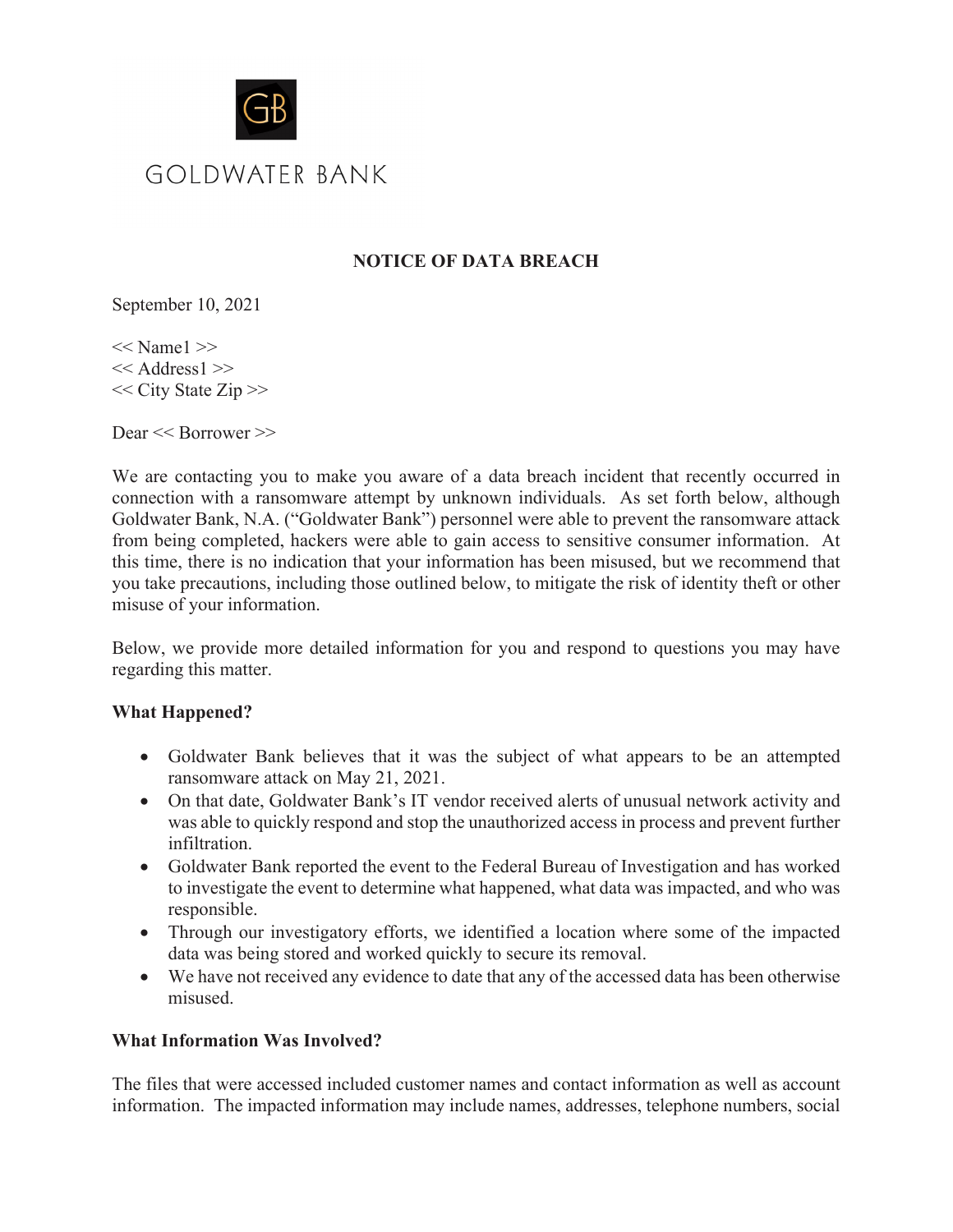security numbers, account numbers, and tax identification numbers. At this time, we do not believe the passwords or log-in credentials for financial accounts were compromised.

#### **What We Are Doing**

Keeping your information confidential is one of our most important responsibilities. We are notifying you so that we may work together to protect your information. We have taken the following precautions:

- We conducted our own internal investigation to protect and minimize any financial impact to you.
- In addition to notifying individuals whose personal information may have been involved, we have thoroughly evaluated our existing cybersecurity infrastructure and processes. While we have a number of safeguards in place to protect information from unauthorized access, we are also always working to strengthen them so we can stay ahead of this type of threat activity.
- We are working with law enforcement to identify and pursue the responsible parties.
- As an additional measure of protection, Goldwater Bank has arranged for a complimentary one-year membership in an identity privacy protection service provided by IdentityForce. **You will not be billed for this service.** This product provides you with, among other things, advanced fraud monitoring, dark web monitoring, identity restoration services, and identity theft insurance. **This service will expire at the conclusion of the complimentary period and will not automatically renew.** Any renewal of service elected by the consumer is paid for by the customer and done directly through IdentityForce. To learn more about the complimentary membership and enroll, go to **https://secure.identityforce.com/benefit/goldwater** and enter the verification code provided below to complete enrollment.

Verification Code: << VCode >>

## **What You Can Do**

We recommend you take the following additional precautions to protect your personal and account information:

- Get your free credit reports from annualcreditreport.com. Check for any accounts or charges you don't recognize. You can order a free report from each of the three credit reporting companies once a year.
- Please promptly review your credit reports and account statements over the next 12 to 24 months and notify us of any unauthorized transactions or incidents of suspected identity theft related to your accounts with Goldwater Bank.
- If you ever suspect that you are the victim of identity theft or fraud, you can contact your local police.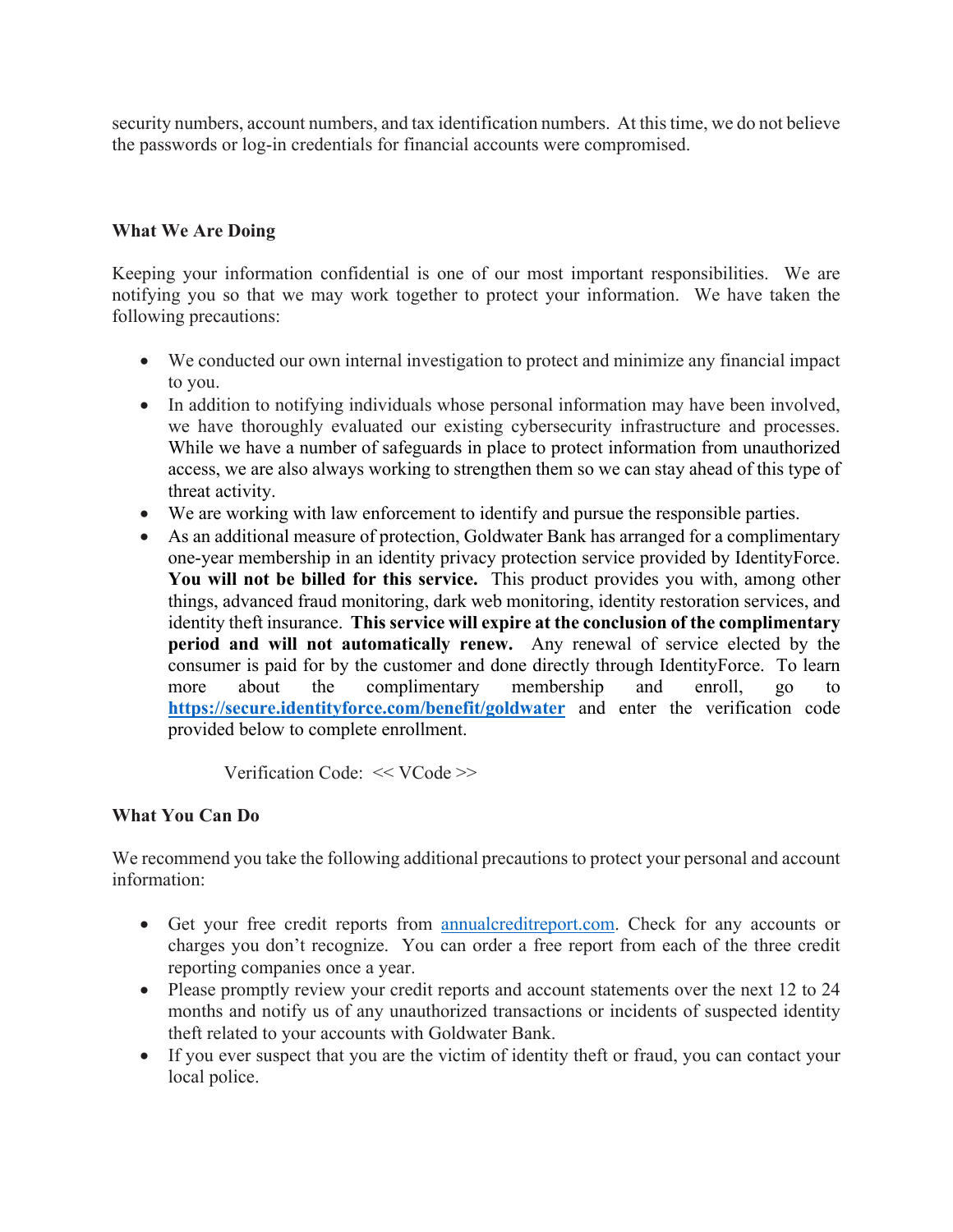- The Federal Trade Commission (FTC) recommends that you place a free fraud alert on your credit file. A fraud alert tells creditors to contact you before they open any new accounts or change your existing accounts. Contact any one of the three major credit bureaus. As soon as one credit bureau confirms your fraud alert, the others are notified to place fraud alerts. The initial fraud alert stays on your credit report for one year. You can renew it after one year.
	- o Equifax: equifax.com/personal/credit-report-services or 1-800-685-1111
	- o Experian: experian.com/help or 1-888-397-3742
	- o TransUnion: transunion.com/credit-help or 1-888-909-8872
- Ask each credit bureau to send you a free credit report after it places a fraud alert on your file. Review your credit reports for accounts and inquiries you don't recognize. These can be signs of identity theft. If your personal information has been misused, visit the FTC's site at IdentityTheft.gov to report the identity theft and get recovery steps. Even if you do not find any suspicious activity on your initial credit reports, the FTC recommends that you check your credit reports periodically so you can spot problems and address them quickly.
- You may also want to consider placing a free credit freeze. A credit freeze means potential creditors cannot get your credit report. That makes it less likely that an identity thief can open new accounts in your name. To place a freeze, contact each of the major credit bureaus at the links or phone numbers above. A freeze remains in place until you ask the credit bureau to temporarily lift it or remove it.
- Try to file your taxes early before a scammer can. Tax identity theft happens when someone uses your Social Security number to get a tax refund or a job. Respond right away to letters from the IRS.
- If you wish to close your existing account and replace it with a new account number, please contact the Bank to do so.

## **For More Information**

If you have any questions regarding this incident or your accounts, please contact Goldwater Bank's dedicated response professionals toll-free at 800-476-5031.

Sincerely,

Goldwater Bank, N.A.